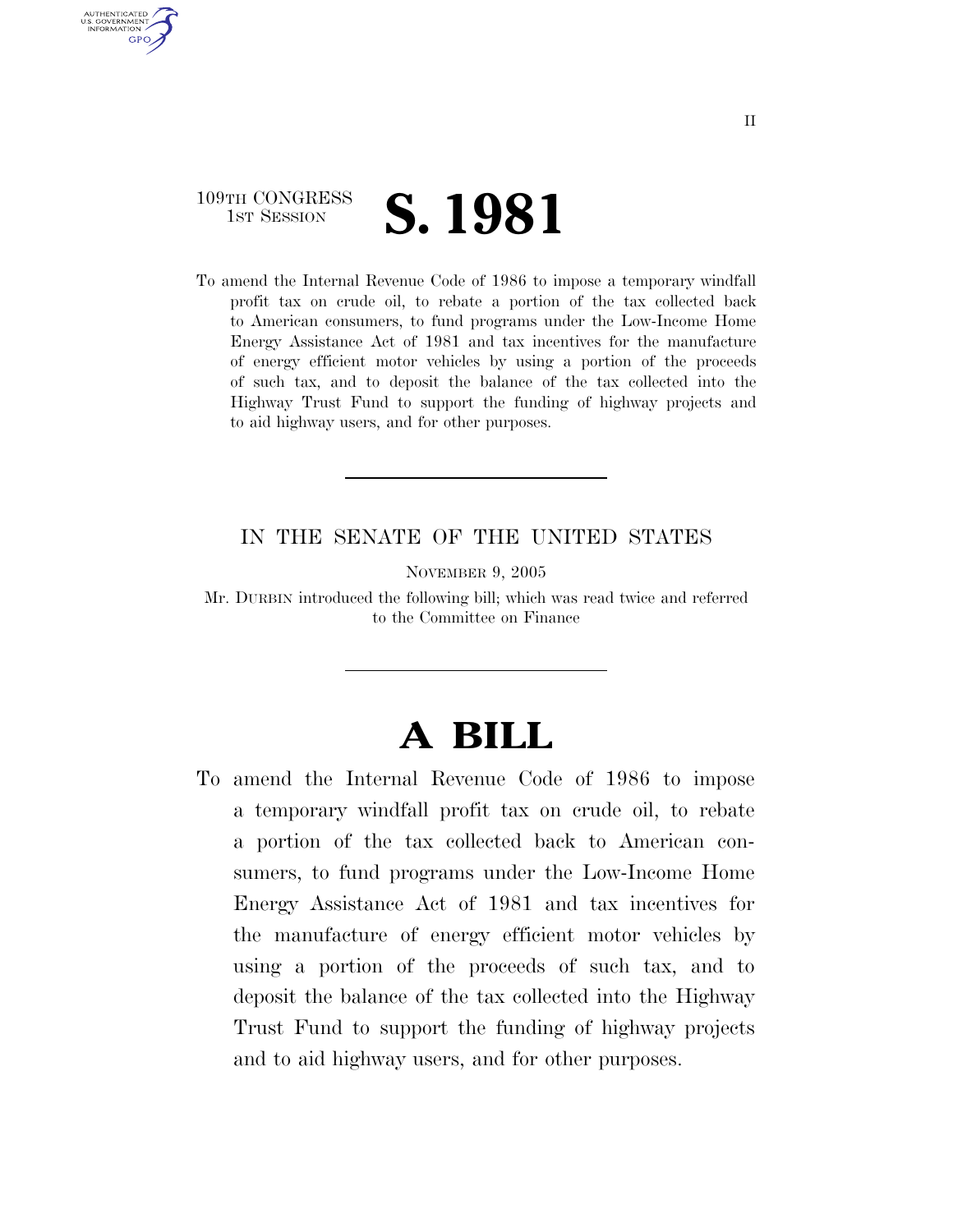*Be it enacted by the Senate and House of Representa-*

*tives of the United States of America in Congress assembled,* 

#### **SECTION 1. SHORT TITLE.**

 This Act may be cited as the ''Windfall Profits Tax Act of 2005''.

#### **SEC. 2. WINDFALL PROFITS TAX.**

 (a) IN GENERAL.—Subtitle E of the Internal Rev- enue Code of 1986 (relating to alcohol, tobacco, and cer- tain other excise taxes) is amended by adding at the end thereof the following new chapter:

## **''CHAPTER 56—WINDFALL PROFITS ON CRUDE OIL**

''Sec. 5896. Imposition of tax.

''Sec. 5897. Windfall profit; removal price; adjusted base price; qualified investment. ''Sec. 5898. Special rules and definitions.

#### **''SEC. 5896. IMPOSITION OF TAX.**

14 "(a) In GENERAL.—In addition to any other tax im- posed under this title, there is hereby imposed on any inte-16 grated oil company (as defined in section  $291(b)(4)$ ) an excise tax equal to the amount equal to 50 percent of the windfall profit from all barrels of taxable crude oil re-moved from the property during each taxable year.

20 "(b) FRACTIONAL PART OF BARREL.—In the case of a fraction of a barrel, the tax imposed by subsection (a) shall be the same fraction of the amount of such tax im-posed on the whole barrel.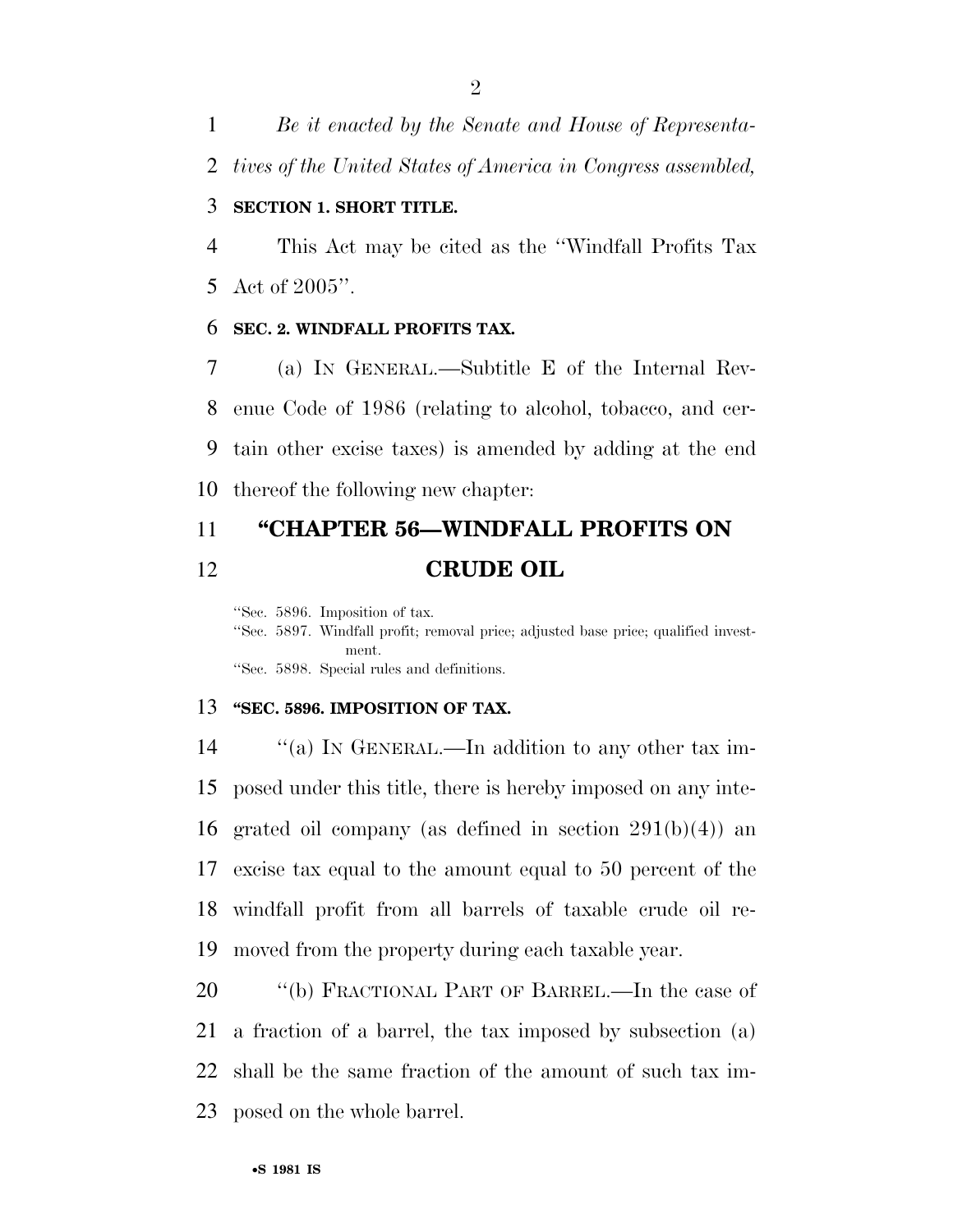''(c) TAX PAID BY PRODUCER.—The tax imposed by this section shall be paid by the producer of the taxable crude oil.

### **''SEC. 5897. WINDFALL PROFIT; REMOVAL PRICE; AD-JUSTED BASE PRICE.**

 ''(a) GENERAL RULE.—For purposes of this chapter, the term 'windfall profit' means the excess of the removal price of the barrel of taxable crude oil over the adjusted base price of such barrel.

 ''(b) REMOVAL PRICE.—For purposes of this chap-ter—

12 "(1) In GENERAL.—Except as otherwise pro- vided in this subsection, the term 'removal price' means the amount for which the barrel of taxable crude oil is sold.

 ''(2) SALES BETWEEN RELATED PERSONS.—In the case of a sale between related persons, the re- moval price shall not be less than the constructive sales price for purposes of determining gross income 20 from the property under section 613.

21 "(3) OIL REMOVED FROM PROPERTY BEFORE SALE.—If crude oil is removed from the property be- fore it is sold, the removal price shall be the con- structive sales price for purposes of determining gross income from the property under section 613.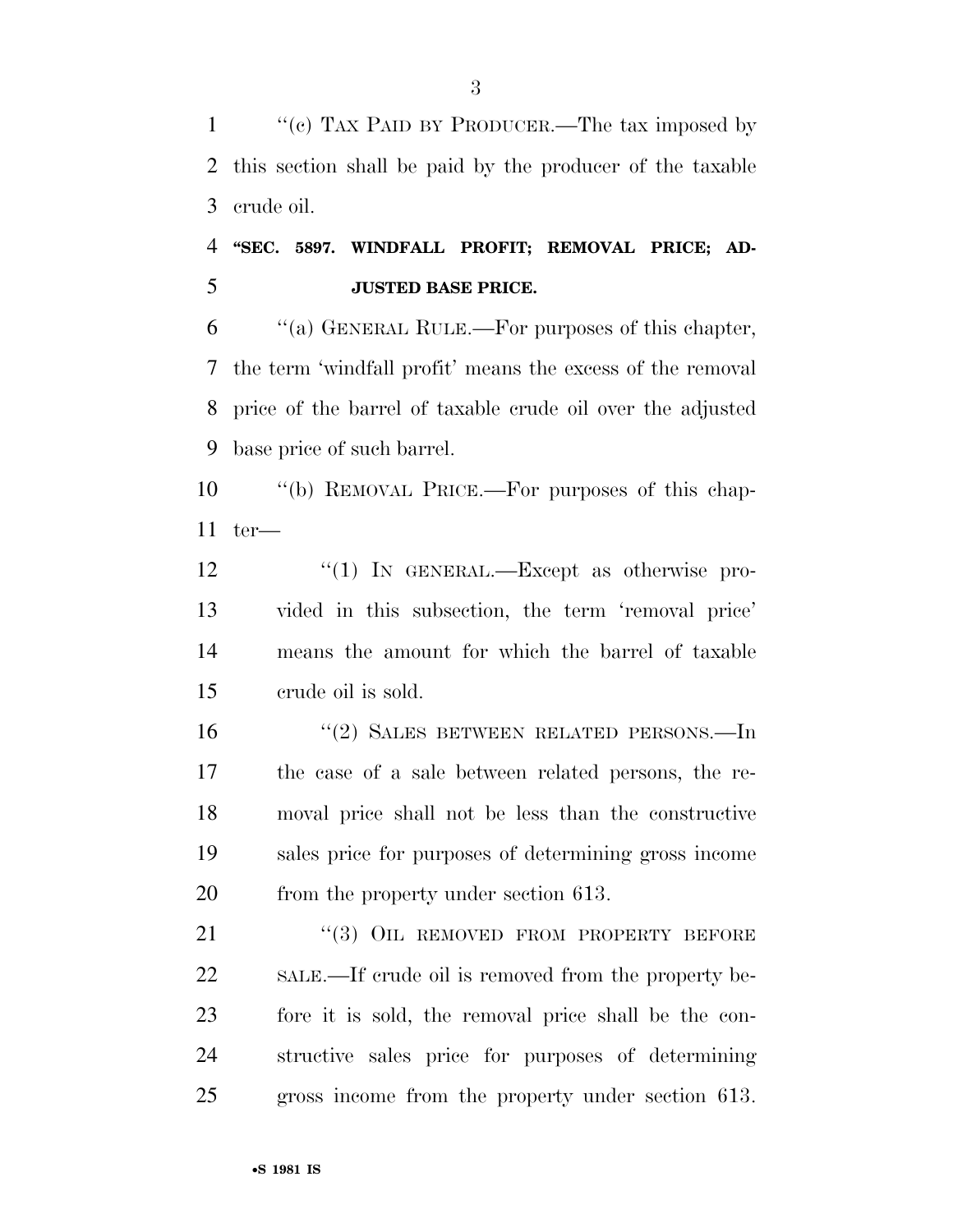| $\mathbf{1}$   | "(4) REFINING BEGUN ON PROPERTY.—If the             |
|----------------|-----------------------------------------------------|
| $\overline{2}$ | manufacture or conversion of crude oil into refined |
| 3              | products begins before such oil is removed from the |
| $\overline{4}$ | property—                                           |
| 5              | "(A) such oil shall be treated as removed           |
| 6              | on the day such manufacture or conversion be-       |
| $\overline{7}$ | gins, and                                           |
| 8              | $\lq\lq$ (B) the removal price shall be the con-    |
| 9              | structive sales price for purposes of determining   |
| 10             | gross income from the property under section        |
| 11             | 613.                                                |
| 12             | " $(5)$ PROPERTY.—The term 'property' has the       |
| 13             | meaning given such term by section 614.             |
| 14             | "(c) ADJUSTED BASE PRICE DEFINED.—                  |
| 15             | " $(1)$ IN GENERAL.—For purposes of this chap-      |
| 16             | ter, the term 'adjusted base price' means \$40 for  |
| 17             | each barrel of taxable crude oil plus an amount     |
| 18             | equal to-                                           |
| 19             | $\lq\lq$ such base price, multiplied by             |
| 20             | "(B) the inflation adjustment for the cal-          |
| 21             | endar year in which the taxable crude oil is re-    |
| 22             | moved from the property.                            |
| 23             | The amount determined under the preceding sen-      |
| 24             | tence shall be rounded to the nearest cent.         |
| 25             | $``(2)$ INFLATION ADJUSTMENT.—                      |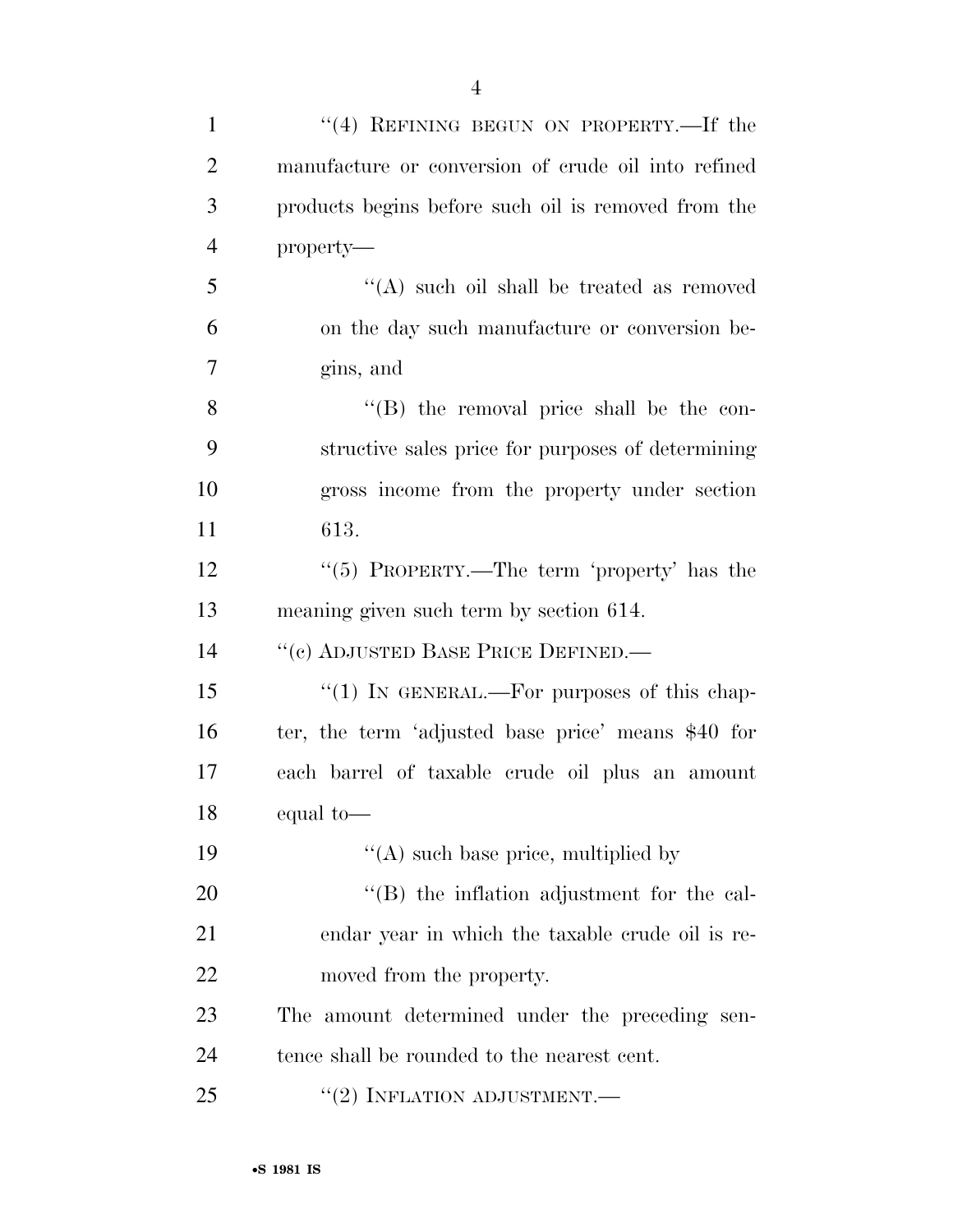| $\mathbf{1}$   | "(A) IN GENERAL.—For purposes of para-                      |
|----------------|-------------------------------------------------------------|
| $\overline{2}$ | graph (1), the inflation adjustment for any cal-            |
| 3              | endar year after 2006 is the percentage by                  |
| $\overline{4}$ | which-                                                      |
| 5              | "(i) the implicit price deflator for the                    |
| 6              | gross national product for the preceding                    |
| $\overline{7}$ | calendar year, exceeds                                      |
| 8              | "(ii) such deflator for the calendar                        |
| 9              | year ending December 31, 2005.                              |
| 10             | "(B) FIRST REVISION OF PRICE DEFLATOR                       |
| 11             | USED.—For purposes of subparagraph $(A)$ , the              |
| 12             | first revision of the price deflator shall be used.         |
| 13             | "SEC. 5898. SPECIAL RULES AND DEFINITIONS.                  |
| 14             | "(a) WITHHOLDING AND DEPOSIT OF TAX.—The                    |
| 15             | Secretary shall provide such rules as are necessary for the |
| 16             | withholding and deposit of the tax imposed under section    |
|                | 17 5896 on any taxable crude oil.                           |
|                |                                                             |

 ''(b) RECORDS AND INFORMATION.—Each taxpayer liable for tax under section 5896 shall keep such records, make such returns, and furnish such information (to the Secretary and to other persons having an interest in the taxable crude oil) with respect to such oil as the Secretary may by regulations prescribe.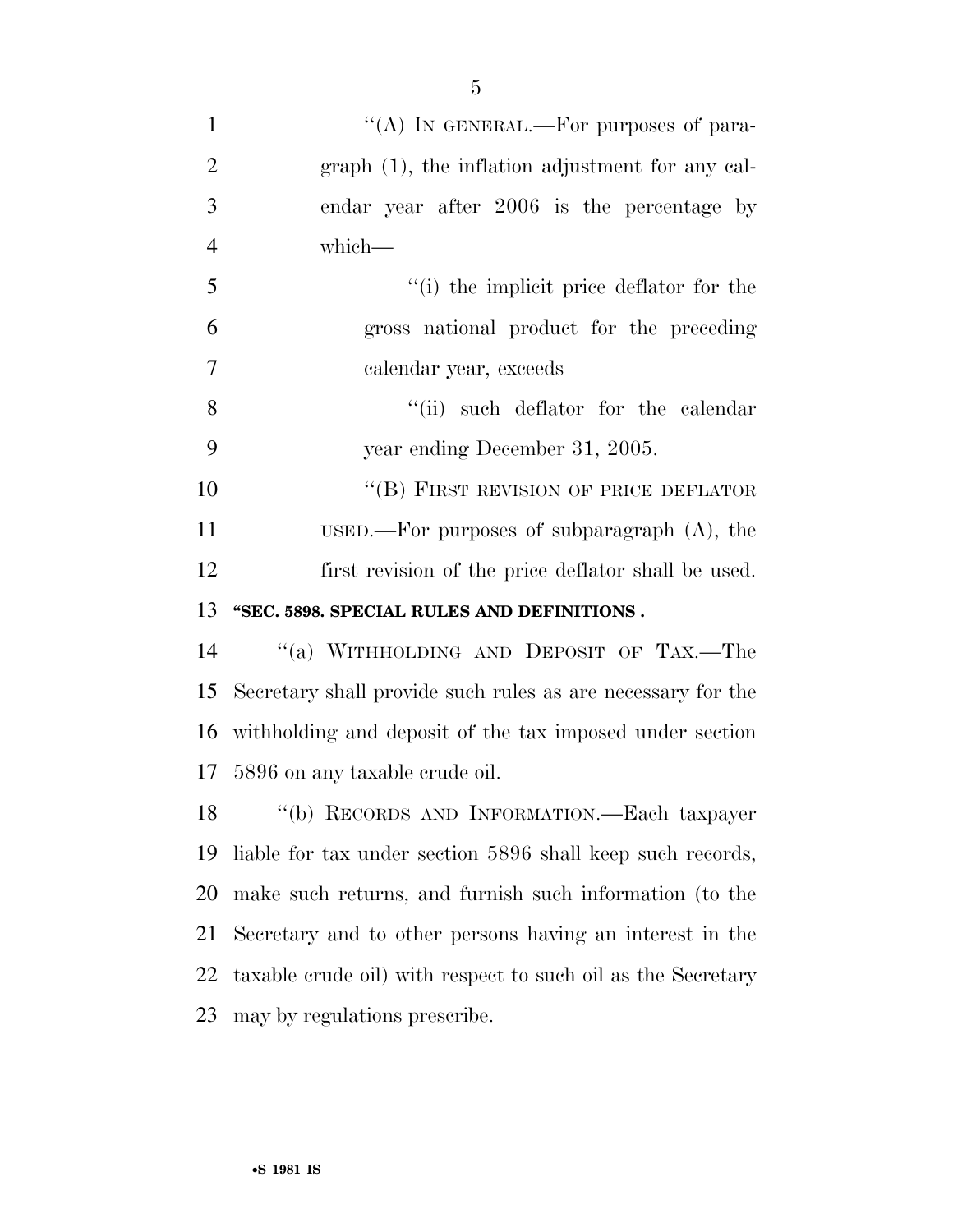| $\mathbf{1}$   | "(c) RETURN OF WINDFALL PROFIT TAX.—The Sec-                   |
|----------------|----------------------------------------------------------------|
| $\overline{2}$ | retary shall provide for the filing and the time of such       |
| 3              | filing of the return of the tax imposed under section 5896.    |
| $\overline{4}$ | "(d) DEFINITIONS.—For purposes of this chapter—                |
| 5              | "(1) PRODUCER.—The term 'producer' means                       |
| 6              | the holder of the economic interest with respect to            |
| 7              | the crude oil.                                                 |
| 8              | "(2) CRUDE OIL.—                                               |
| 9              | "(A) IN GENERAL.—The term 'crude oil'                          |
| 10             | includes crude oil condensates and natural gas-                |
| 11             | oline.                                                         |
| 12             | "(B) EXCLUSION OF NEWLY DISCOVERED                             |
| 13             | OIL.—Such term shall not include any oil pro-                  |
| 14             | duced from a well drilled after the date of the                |
| 15             | enactment of the Windfall Profits Tax Act of                   |
| 16             | 2005, except with respect to any oil produced                  |
| 17             | from a well drilled after such date on any prov-               |
| 18             | en oil or gas property (within the meaning of                  |
| 19             | section $613A(c)(9)(A)$ .                                      |
| 20             | "(3) BARREL.—The term 'barrel' means $42$                      |
| 21             | United States gallons.                                         |
| 22             | "(e) ADJUSTMENT OF REMOVAL PRICE.—In deter-                    |
| 23             | mining the removal price of oil from a property in the case    |
| 24             | of any transaction, the Secretary may adjust the removal       |
| 25             | price to reflect clearly the fair market value of oil removed. |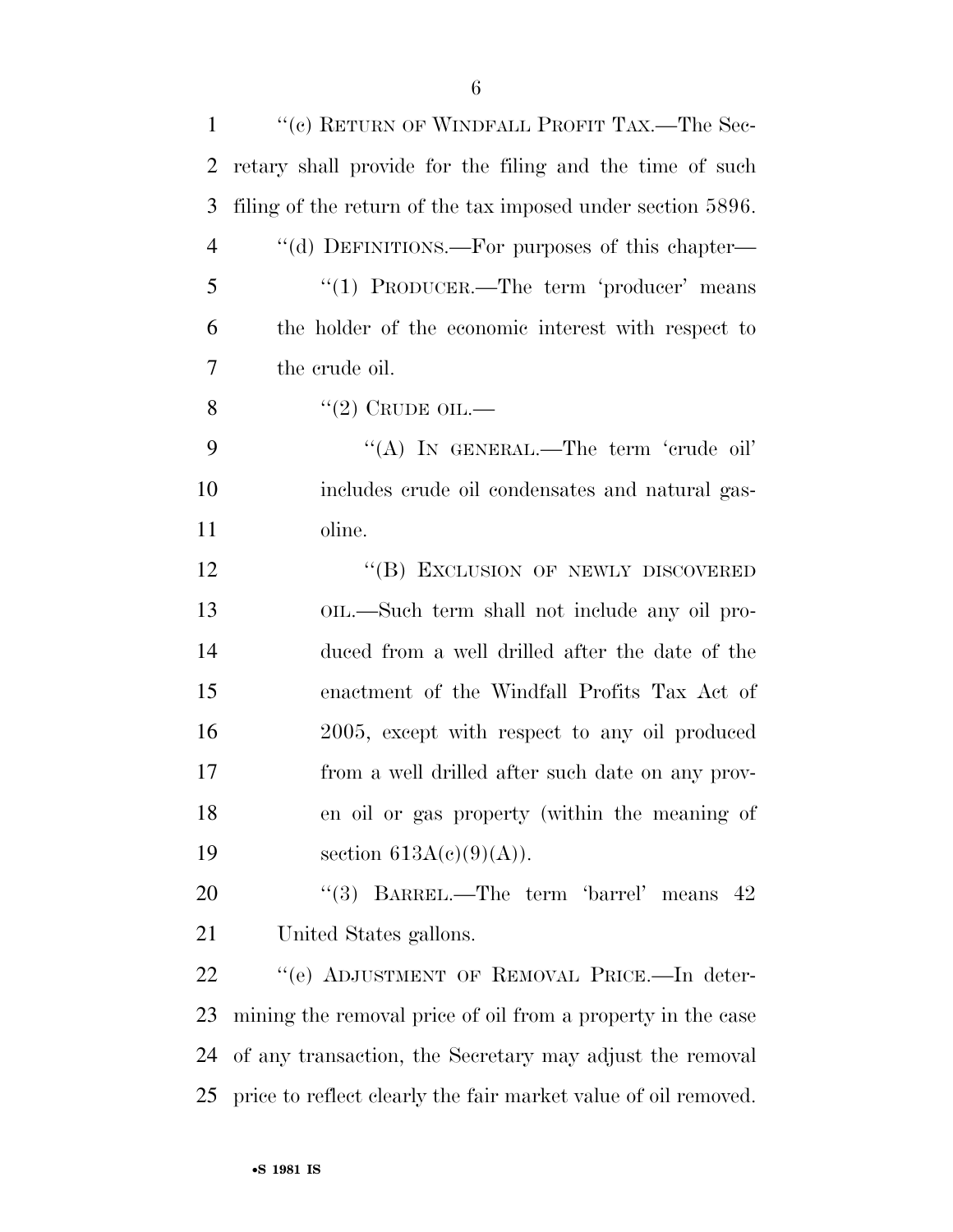''(f) REGULATIONS.—The Secretary shall prescribe such regulations as may be necessary or appropriate to carry out the purposes of this chapter.

 ''(g) TERMINATION.—This section shall not apply to taxable crude oil removed after the date which is 10 years after the date of the enactment of this section.''.

 (b) CLERICAL AMENDMENT.—The table of chapters for subtitle E of the Internal Revenue Code of 1986 is amended by adding at the end the following new item:

''CHAPTER 56. Windfall Profit on Crude Oil.''.

10 (c) DEDUCTIBILITY OF WINDFALL PROFIT TAX.— The first sentence of section 164(a) of the Internal Rev- enue Code of 1986 (relating to deduction for taxes) is amended by inserting after paragraph (5) the following new paragraph:

15 ''(6) The windfall profit tax imposed by section 5896.''.

(d) AMERICAN CONSUMER REBATE.—

 (1) IN GENERAL.—Subchapter B of chapter 65 of the Internal Revenue Code of 1986 (relating to rules of special application in the case of abate- ments, credits, and refunds) is amended by adding at the end the following new section:

#### **''SEC. 6430. AMERICAN CONSUMER REBATE.**

•**S 1981 IS** ''(a) GENERAL RULE.—Except as otherwise provided in this section, each individual shall be treated as having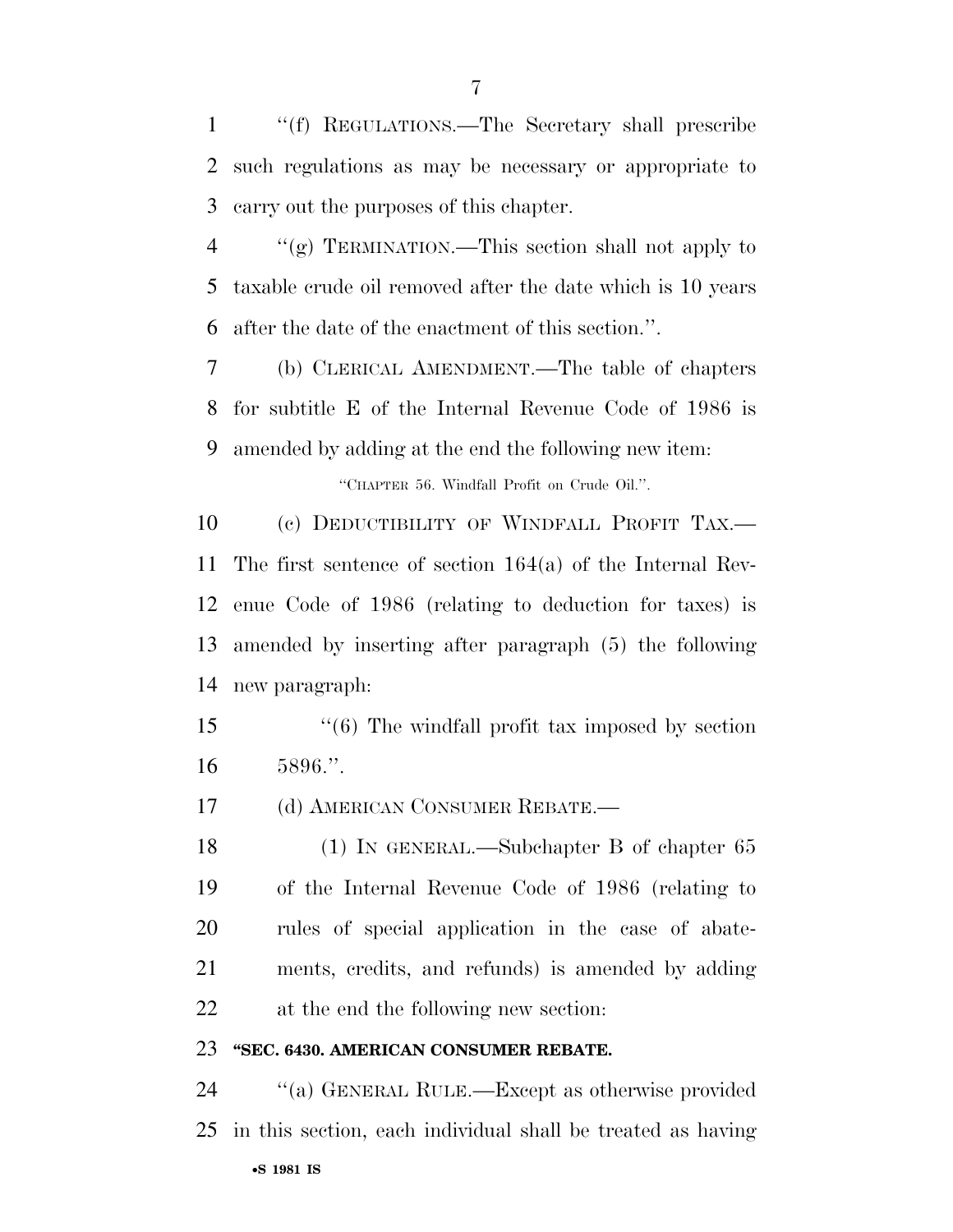made a payment against the tax imposed by chapter 1 in 2 an amount equal to

3 "(1) in the case of any taxable year beginning in 2006, \$150, and

 ''(2) in the case of any taxable year beginning after 2006, the applicable amount.

 ''(b) APPLICABLE AMOUNT.—For purposes of this section, the applicable amount for any taxpayer for any taxable year shall be determined by the Secretary not later than December 31 (beginning in 2007) taking into ac- count the number of such taxpayers and 75 percent of the amount of revenues in the Treasury resulting from the tax imposed by section 5896 for such taxable year.

 ''(c) CREDITS AND REFUNDS.—Under regulations prescribed by the Secretary, any amount treated as a pay- ment under subsection (a) for the taxable year shall be credited against the tax liability of the taxpayer under sec- tion 1 for such taxable year or, in the absence of such tax liability of the taxpayer for such taxable year, refunded to the taxpayer.

21 "(d) CERTAIN PERSONS NOT ELIGIBLE.—This sec-tion shall not apply to—

23 ''(1) any individual with respect to whom a de- duction under section 151 is allowable to another taxpayer for a taxable year beginning in the cal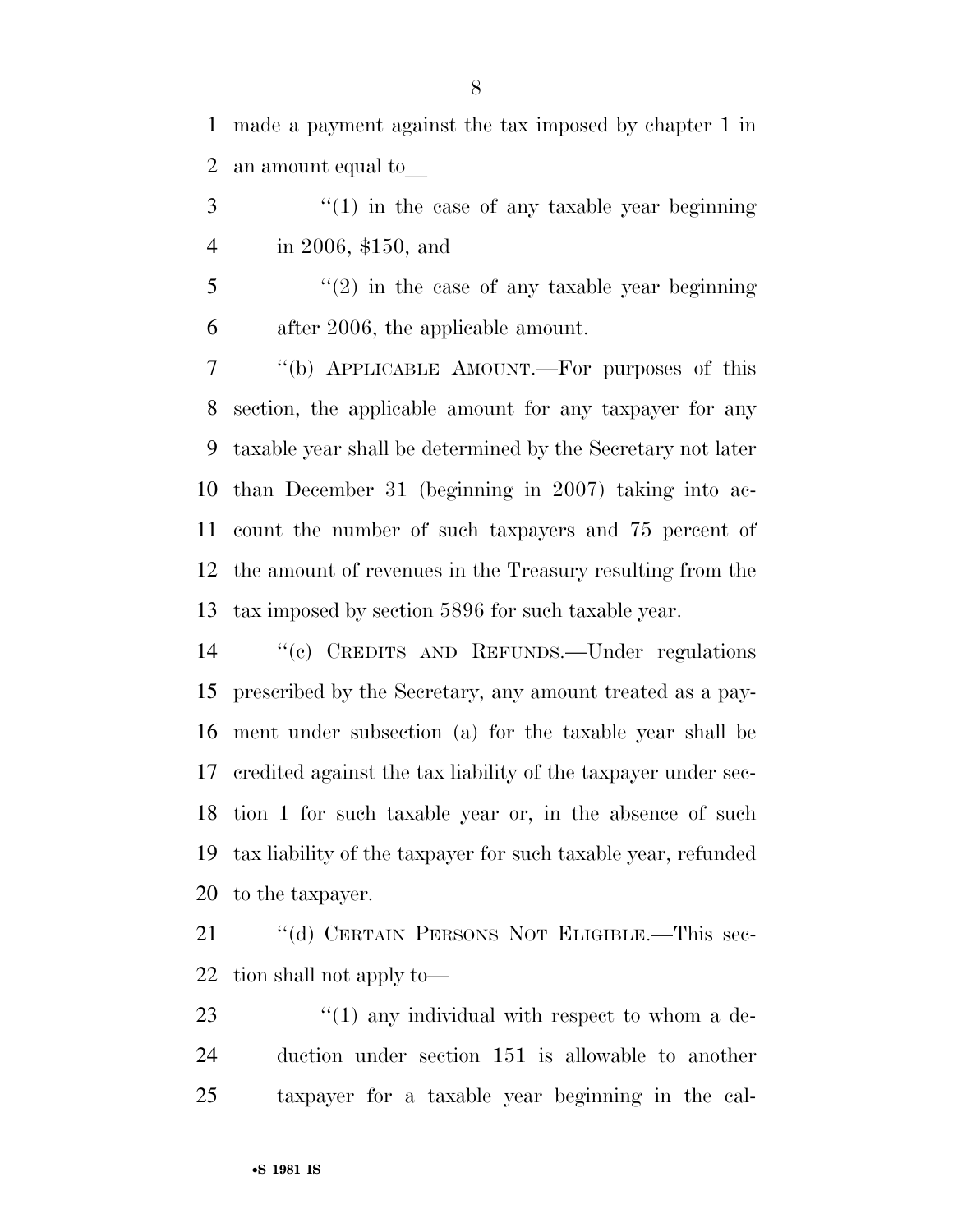endar year in which such individual's taxable year begins,

''(2) any estate or trust, or

4  $(3)$  any nonresident alien individual.".

 (2) CONFORMING AMENDMENT.—Section  $6 \qquad 1324(b)(2)$  of title 31, United States Code, is amended by inserting before the period '', or enacted by the Windfall Profits Tax Act of 2005''.

 (3) CLERICAL AMENDMENT.—The table of sec- tions for subchapter B of chapter 65 of the Internal Revenue Code of 1986 is amended by adding at the end the following new item:

''Sec. 6430. American consumer rebate.''.

 (4) EFFECTIVE DATE.—The amendments made by this subsection shall take effect on the date of the enactment of this Act.

 (e) LOW INCOME HOME ENERGY ASSISTANCE TRUST FUND $-$ 

 (1) IN GENERAL.—Subchapter A of chapter 98 of the Internal Revenue Code of 1986 (relating to trust fund code) is amended by adding at the end 21 the following new section:

### **''SEC. 9511. LOW-INCOME HOME ENERGY ASSISTANCE TRUST FUND.**

•**S 1981 IS** 24 "(a) CREATION OF TRUST FUND.—There is estab-lished in the Treasury of the United States a trust fund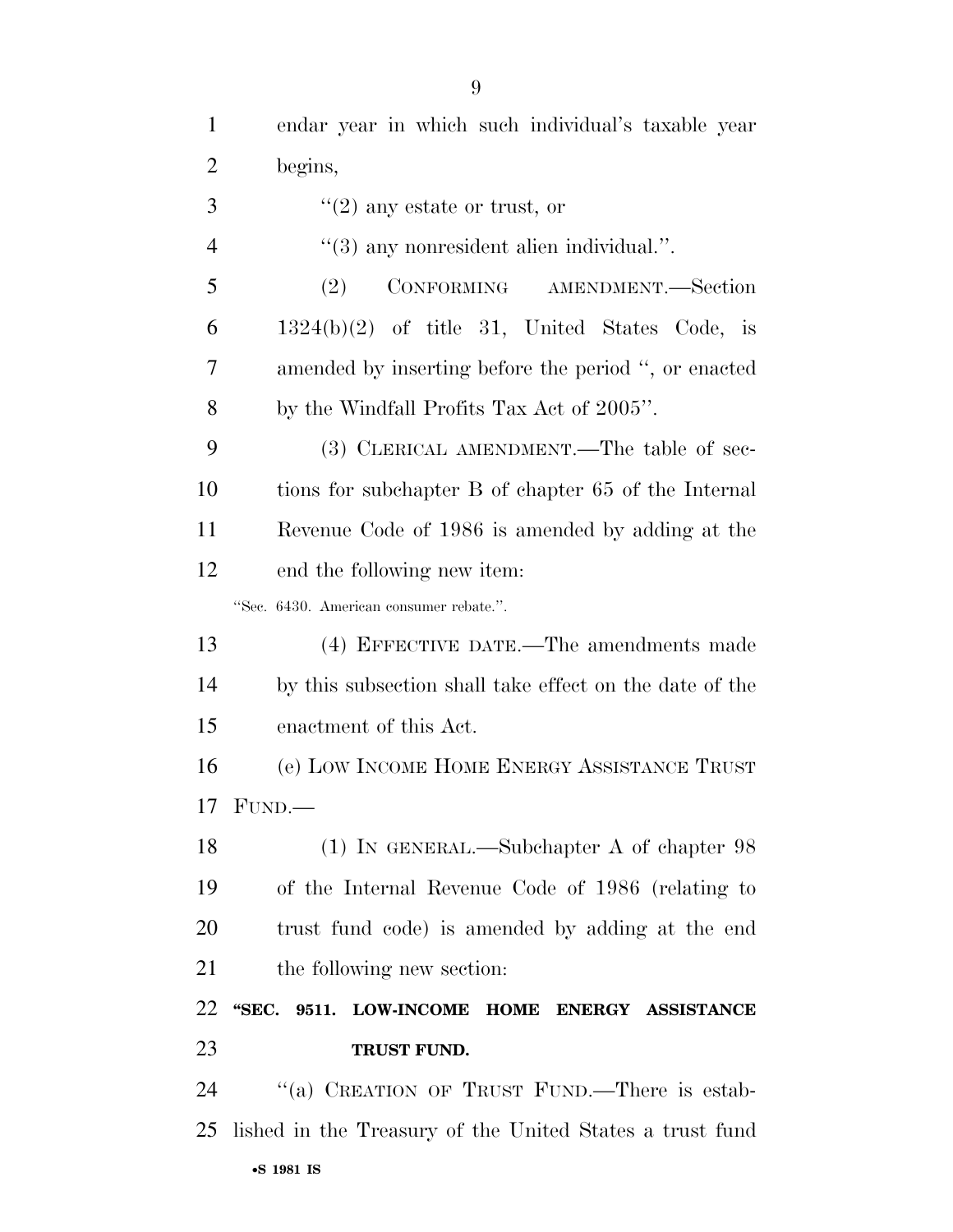to be known as the 'Low-Income Home Energy Assistance Trust Fund', consisting of any amount appropriated or credited to the Trust Fund as provided in this section or section 9602(b).

 ''(b) TRANSFERS TO TRUST FUND.—There are here- by appropriated to the Low-Income Home Energy Assist- ance Trust Fund for each fiscal year beginning after Sep- tember 30, 2005, amounts equivalent to 7.5 percent of the taxes received in the Treasury under section 5896 (relat-ing to windfall profit tax on crude oil) for such fiscal year.

11 "(c) EXPENDITURES FROM TRUST FUND.—Amounts in the Low Income Home Energy Assistance Trust Fund shall be available, without further appropriation, for each fiscal year to carry out the program under the Low-In- come Home Energy Assistance Act of 1981 for which funds are authorized under section 2602(b) of such Act for such fiscal year, but only if not less than \$1,800,000,000 has been appropriated for such program for such fiscal year (determined without regard to any amount appropriated to the Low Income Home Energy Assistance Trust Fund).''.

22 (2) CLERICAL AMENDMENT.—The table of sec- tions for such subchapter is amended by adding at the end the following new item:

''Sec. 9511. Low-Income Home Energy Assistance Trust Fund.''.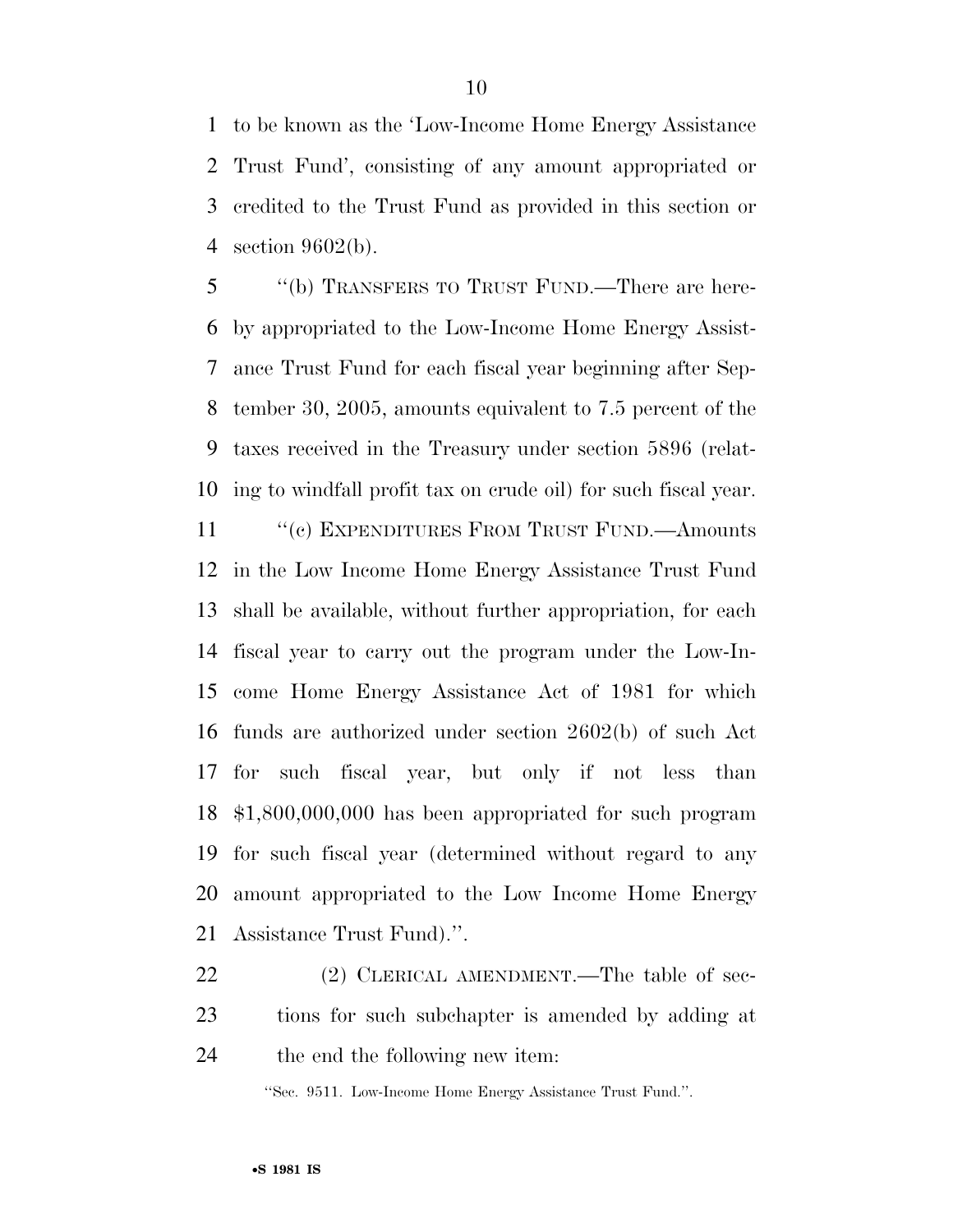(f) ENERGY EFFICIENT MOTOR VEHICLES MANU-FACTURING CREDIT.—

 (1) IN GENERAL.—Subpart B of part IV of subchapter A of chapter 1 of the Internal Revenue Code of 1986 (relating to foreign tax credit, etc.) is amended by adding at the end the following new sec-tion:

# **''SEC. 30D. ENERGY EFFICIENT MOTOR VEHICLES MANU-FACTURING CREDIT.**

 ''(a) CREDIT ALLOWED.—In the case of an eligible taxpayer, subject to a credit allocation under subsection (e) to such eligible taxpayer, there shall be allowed as a credit against the tax imposed by this chapter for the tax-able year to an amount equal to the sum of—

 ''(1) the initial investment credit determined under subsection (b) for the taxable year,

17  $\frac{17}{2}$  the fuel economy achievement credit deter- mined under subsection (c) for such taxable year, and

20  $\frac{1}{20}$  the eligible components R&D credit deter-mined under subsection (d) for such taxable year.

22 "(b) INITIAL INVESTMENT CREDIT.—For purposes of this section, the initial investment credit is equal to 20 percent of the qualified investment of an eligible taxpayer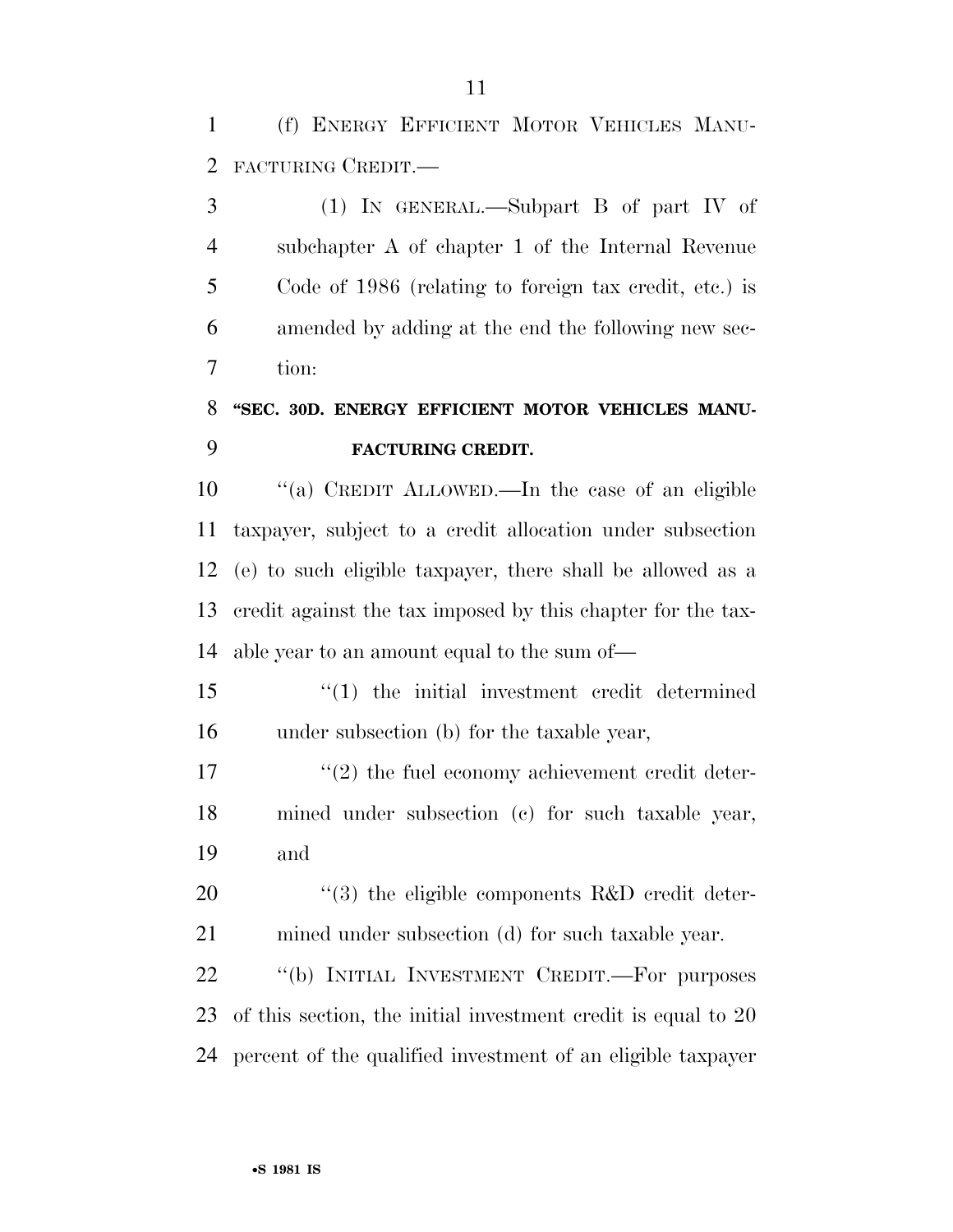with respect to energy efficient motor vehicles during the taxable year beginning in 2006.

 ''(c) FUEL ECONOMY ACHIEVEMENT CREDIT.—For purposes of this section—

 ''(1) IN GENERAL.—In the case of an eligible taxpayer who meets the requirements of paragraph (2) for a model year ending in a taxable year speci- fied in the table contained in paragraph (3), the fuel economy achievement credit for such taxable year is equal to 30 percent of the sum of—

 $"({\rm A})$  at the election of the eligible tax- payer, such qualified investment for any pre- ceding taxable year beginning after 2005 if such taxable year has not previously been taken into account under this subsection by such tax-payer, plus

17 ''(B) at the election of the eligible tax- payer, the qualified investment with respect to energy efficient motor vehicles of the eligible taxpayer for the taxable year beginning in 2015.

22 "(2) DEMONSTRATED COMBINED FLEET ECON- OMY IMPROVEMENTS.—The requirements of this paragraph are met for any model year ending in a taxable year if the eligible taxpayer can demonstrate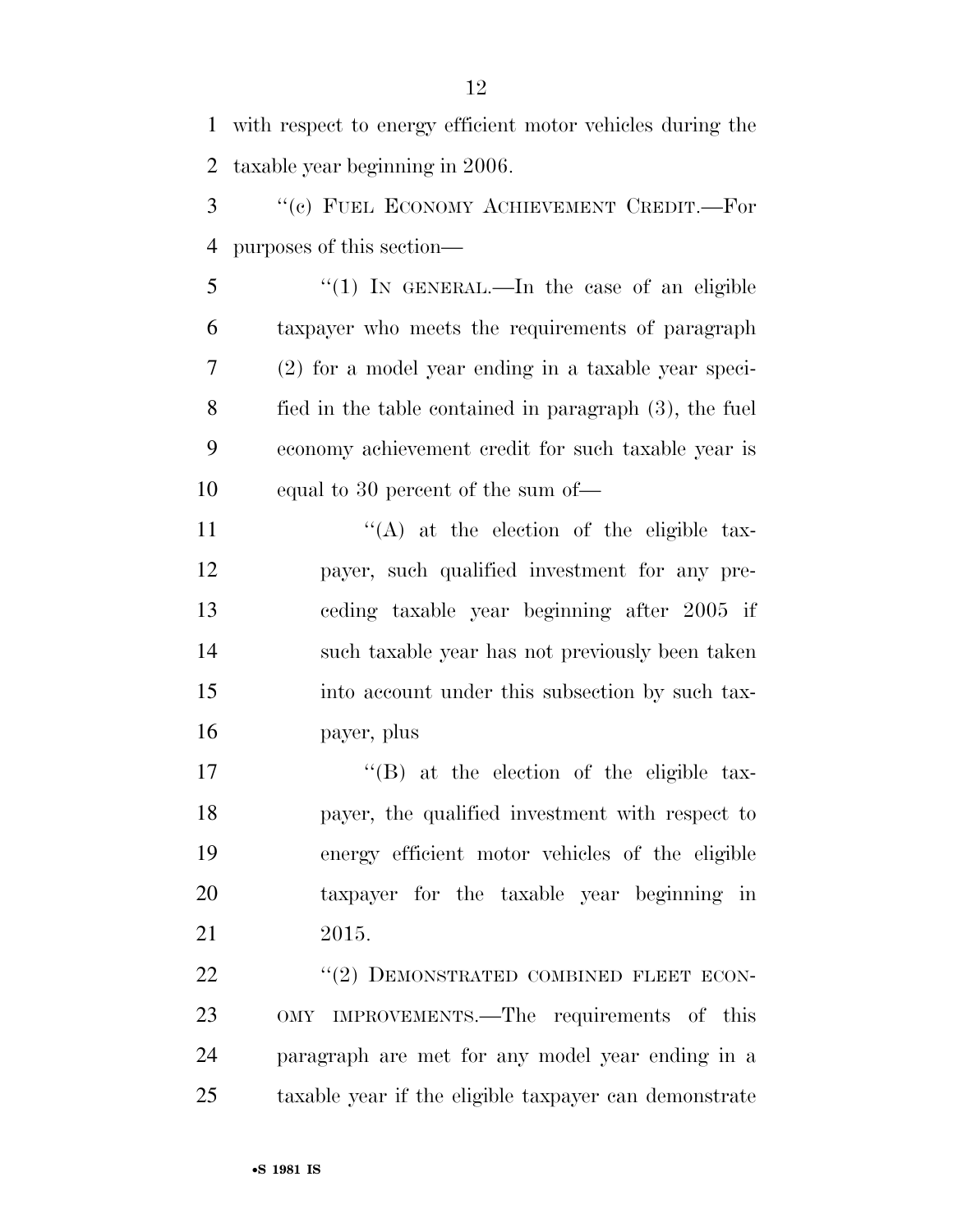| 1              | to the satisfaction of the Secretary that the percent-                                                              |
|----------------|---------------------------------------------------------------------------------------------------------------------|
| $\overline{2}$ | age by which the taxpayer's overall combined fuel                                                                   |
| 3              | economy standard for the taxpayer's vehicle fleet for                                                               |
| $\overline{4}$ | such model year exceeds such standard for such tax-                                                                 |
| 5              | payer's 2005 model year as reported to the National                                                                 |
| 6              | Highway Traffic Safety Administration under sec-                                                                    |
| 7              | tion 32907 of title 49, United States Code, is not                                                                  |
| 8              | less than the percentage determined for such model                                                                  |
| 9              | year under paragraph (3).                                                                                           |
| 10             | "(3) PERCENTAGE INCREASE.—The percentage                                                                            |
| 11             | determined under this paragraph for any taxable                                                                     |
| 12             | year is equal to-                                                                                                   |
|                |                                                                                                                     |
|                | "Model year ending in<br>Percentage<br>taxable year<br>increase<br>5<br>10<br>15<br>20<br>27.5<br>35<br>42.5<br>50. |
| 13             | "(d) ELIGIBLE COMPONENTS R&D CREDIT.—For                                                                            |
| 14             | purposes of this section, the eligible R&D credit for any                                                           |
| 15             | taxable year is equal to 30 percent of the research and                                                             |
| 16             | development costs paid or incurred by an eligible taxpayer                                                          |
| 17             | for such taxable year with respect to eligible components                                                           |
| 18             | used or to be used in the manufacture of energy efficient                                                           |

20 "(e) LIMITATION.—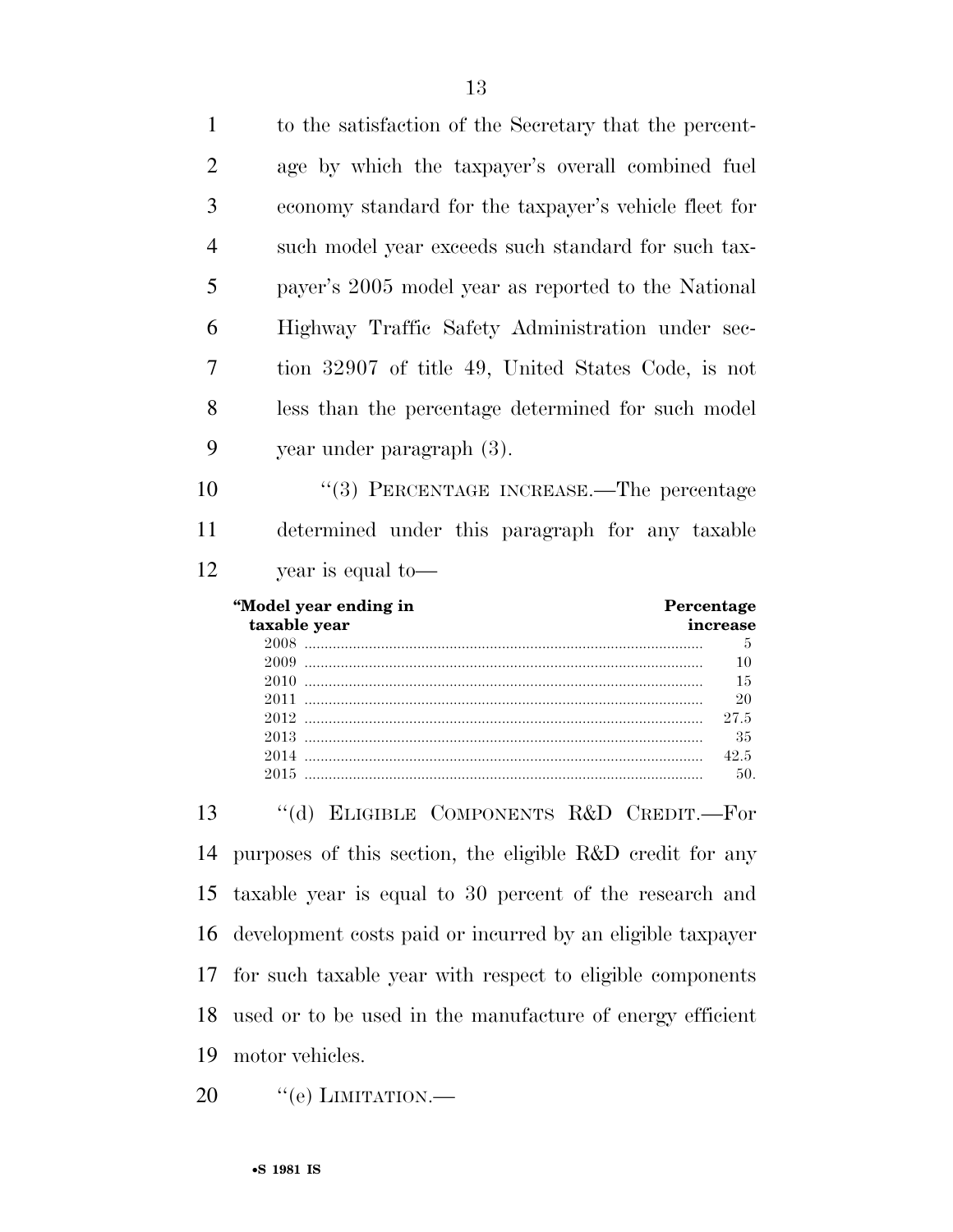| $\mathbf{1}$   | "(1) INITIAL INVESTMENT CREDIT AND FUEL               |
|----------------|-------------------------------------------------------|
| $\overline{2}$ | ECONOMY ACHIEVEMENT CREDIT.—Subject to para-          |
| 3              | $graph (2)$ , the aggregate amount of initial invest- |
| $\overline{4}$ | ment credits and fuel economy achievement credits     |
| 5              | allowed under subsection (a) for any taxable year be- |
| 6              | ginning in a calendar year after 2005 shall be allo-  |
| $\overline{7}$ | cated by the Secretary among all eligible tax-        |
| 8              | payers-                                               |
| 9              | "(A) based on each eligible taxpayer's per-           |
| 10             | centage of the total qualified investment of all      |
| 11             | such taxpayers, and                                   |
| 12             | $\lq\lq$ such that such aggregate amount              |
| 13             | does not exceed—                                      |
| 14             | $\lq($ i) \$1,000,000,000, plus                       |
| 15             | "(ii) any amount of credit unallocated                |
| 16             | during any preceding calendar year.                   |
| 17             | "(2) ELIGIBLE COMPONENTS R&D CREDIT. $-0f$            |
| 18             | the dollar amount available for allocation under      |
| 19             | paragraph (1) for any taxable year, 10 percent of     |
| 20             | such amount shall be allocated in the same manner     |
| 21             | by the Secretary among all eligible taxpayers with    |
| 22             | respect to the eligible components R&D credit.        |
| 23             | "(f) QUALIFIED INVESTMENT.—For purposes of this       |
| 24             | section-                                              |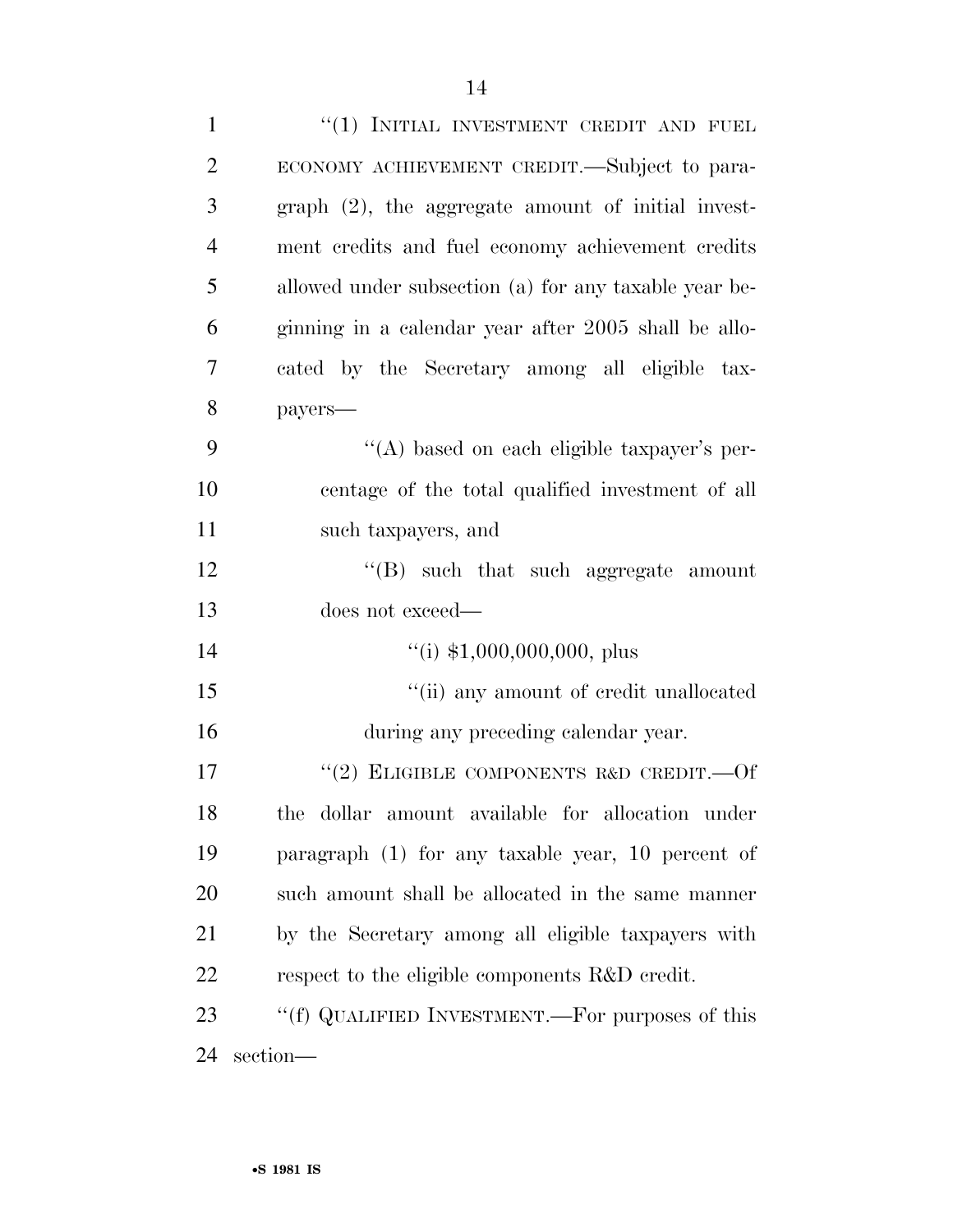| $\mathbf{1}$   | " $(1)$ IN GENERAL.—The qualified investment            |
|----------------|---------------------------------------------------------|
| $\overline{2}$ | for any taxable year is equal to the incremental costs  |
| 3              | incurred during such taxable year—                      |
| $\overline{4}$ | $\lq\lq$ to re-equip or expand any manufac-             |
| 5              | turing facility of the eligible taxpayer<br>$-$ to      |
| 6              | produce energy efficient motor vehicles or to           |
| 7              | produce eligible components, and                        |
| 8              | $\lq\lq(B)$ for engineering integration of such         |
| 9              | vehicles and components as described in sub-            |
| 10             | section (h).                                            |
| 11             | "(2) ATTRIBUTION RULES.—In the event a fa-              |
| 12             | cility of the eligible taxpayer produces both energy    |
| 13             | efficient motor vehicles and conventional motor vehi-   |
| 14             | cles, or eligible and non-eligible components, only the |
| 15             | qualified investment attributable to production of en-  |
| 16             | ergy efficient motor vehicles and the research and      |
| 17             | development costs attributable to eligible components   |
| 18             | shall be taken into account.                            |
| 19             | "(g) ENERGY EFFICIENT MOTOR VEHICLES AND EL-            |
| 20             | IGIBLE COMPONENTS.—For purposes of this section—        |
| 21             | "(1) ENERGY EFFICIENT MOTOR VEHICLE.-                   |
| 22             | The term 'energy efficient motor vehicle' means—        |
| 23             | "(A) any new advanced lean burn tech-                   |
| 24             | nology motor vehicle (as defined in section             |
| 25             | $30B(c)(3)$ determined without regard to sub-           |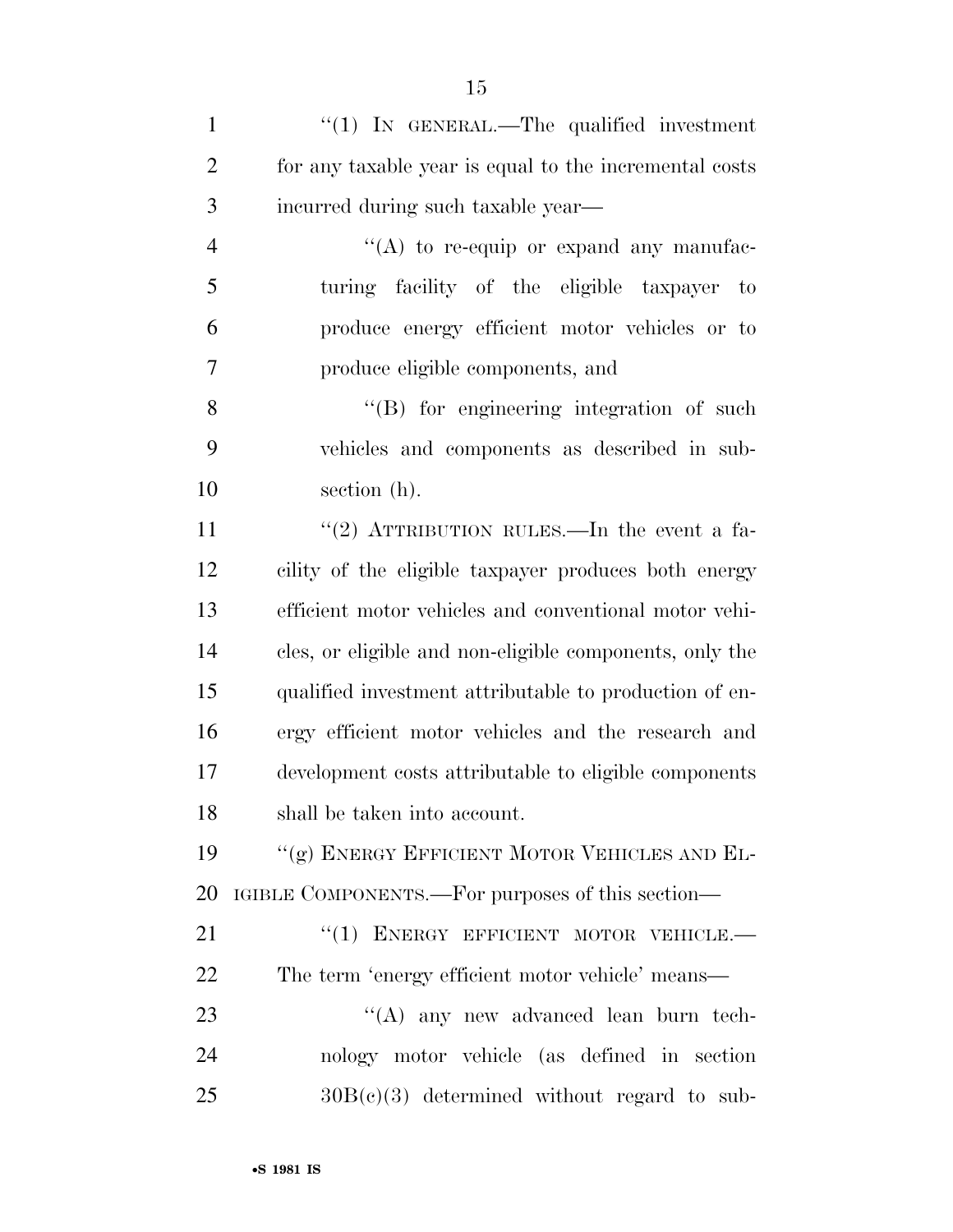1 paragraph  $(A)(iv)(II)$  thereof or the weight lim-2 itation under subparagraph  $(A)(iv)(I)$  thereof), 3  $\langle (B)$  any new qualified hybrid motor vehi-4 cle (as defined in section  $30B(d)(3)(A)$  deter-5 mined without regard to subparagraph 6  $(A)(ii)(II)$  thereof, the weight limitation under 7 subparagraph  $(A)(ii)(I)$  thereof, and subpara-8 graph  $(A)(iv)$  thereof), or 9  $\cdot$  (C) any other new technology motor vehi-10 cle identified by the Secretary as offering a sub-11 stantial increase in fuel economy. 12 "(2) ELIGIBLE COMPONENTS.—The term 'eligi-13 ble component' means any component inherent to 14 any energy efficient motor vehicle, including— 15 "(A) with respect to any gasoline-electric

16 new qualified hybrid motor vehicle—

- 17  $\frac{1}{10}$  electric motor or generator,
- 18 ''(ii) power split device,

19  $"$ (iii) power control unit,

- 20  $''(iv)$  power controls,
- 21  $''(v)$  integrated starter generator, or
- 22  $"(\text{vi})$  battery,

23  $\text{``(B)}$  with respect to any new advanced 24 lean burn technology motor vehicle— 25 ''(i) diesel engine,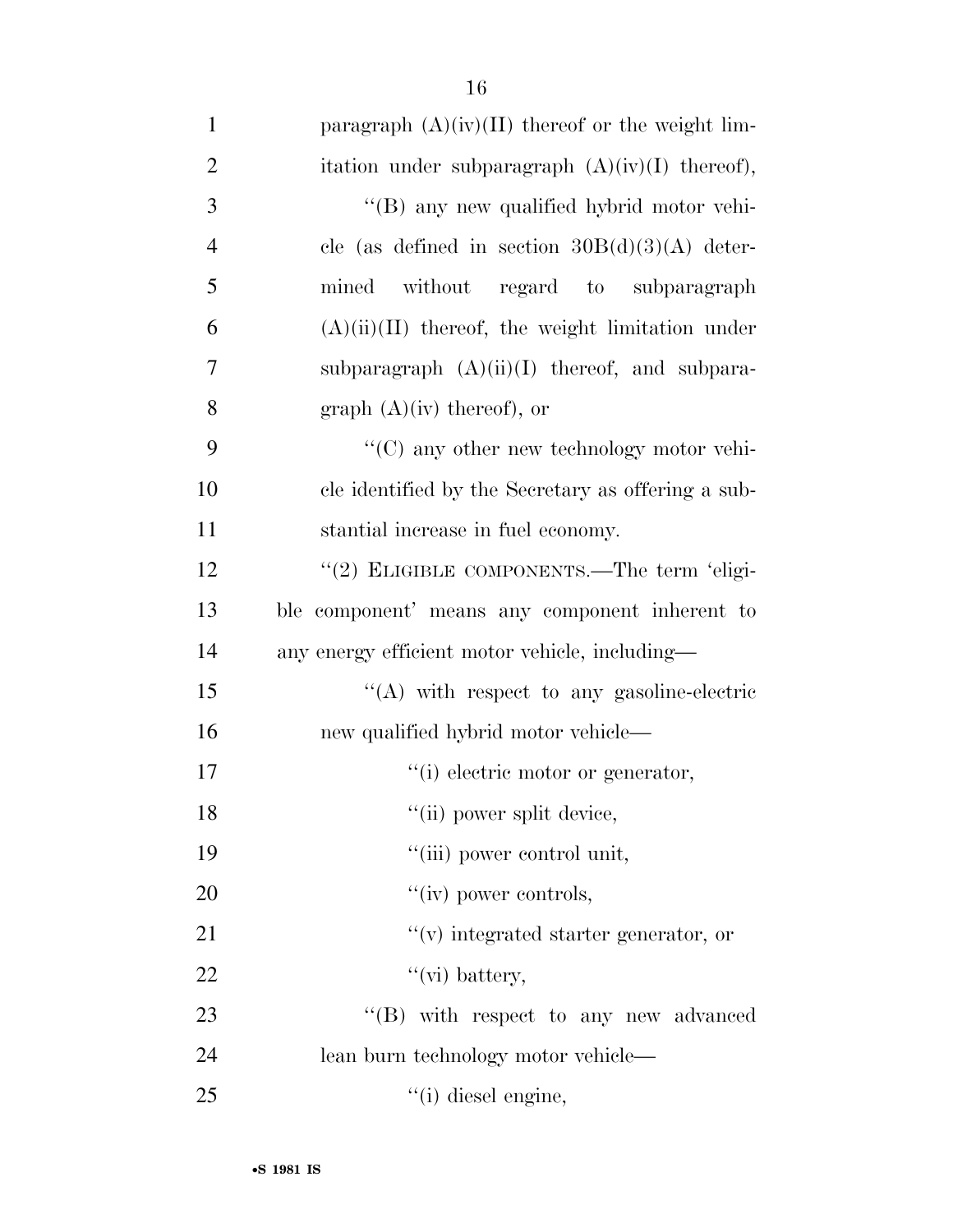| $\mathbf{1}$   | "(ii) turbocharger,                                           |
|----------------|---------------------------------------------------------------|
| $\overline{2}$ | "(iii) fuel injection system, or                              |
| 3              | "(iv) after-treatment system, such as                         |
| $\overline{4}$ | a particle filter or NO <sub>x</sub> absorber, and            |
| 5              | $\cdot$ (C) with respect to any energy efficient              |
| 6              | motor vehicle, any other component approved                   |
| 7              | by the Secretary.                                             |
| 8              | "(h) ENGINEERING INTEGRATION COSTS.—For pur-                  |
| 9              | poses of subsection $(f)(1)(B)$ , costs for engineering inte- |
| 10             | gration are costs incurred prior to the market introduction   |
| 11             | of energy efficient vehicles for engineering tasks related    |
|                | $12 \text{ to}$ —                                             |
| 13             | $\cdot$ (1) incorporating eligible components into the        |
| 14             | design of energy efficient motor vehicles, and                |
| 15             | $f'(2)$ designing new tooling and equipment for               |
| 16             | production facilities which produce eligible compo-           |
| 17             | nents or energy efficient motor vehicles.                     |
|                | 18 "(i) ELIGIBLE TAXPAYER.—For purposes of this sec-          |
| 19             | tion, the term 'eligible taxpayer' means, with respect to     |
| 20             | any taxable year, any taxpayer if more than 25 percent        |
| 21             | of the taxpayer's gross receipts for the taxable year is de-  |
| 22             | rived from the manufacture of motor vehicles or any com-      |
| 23             | ponent parts of such vehicles.                                |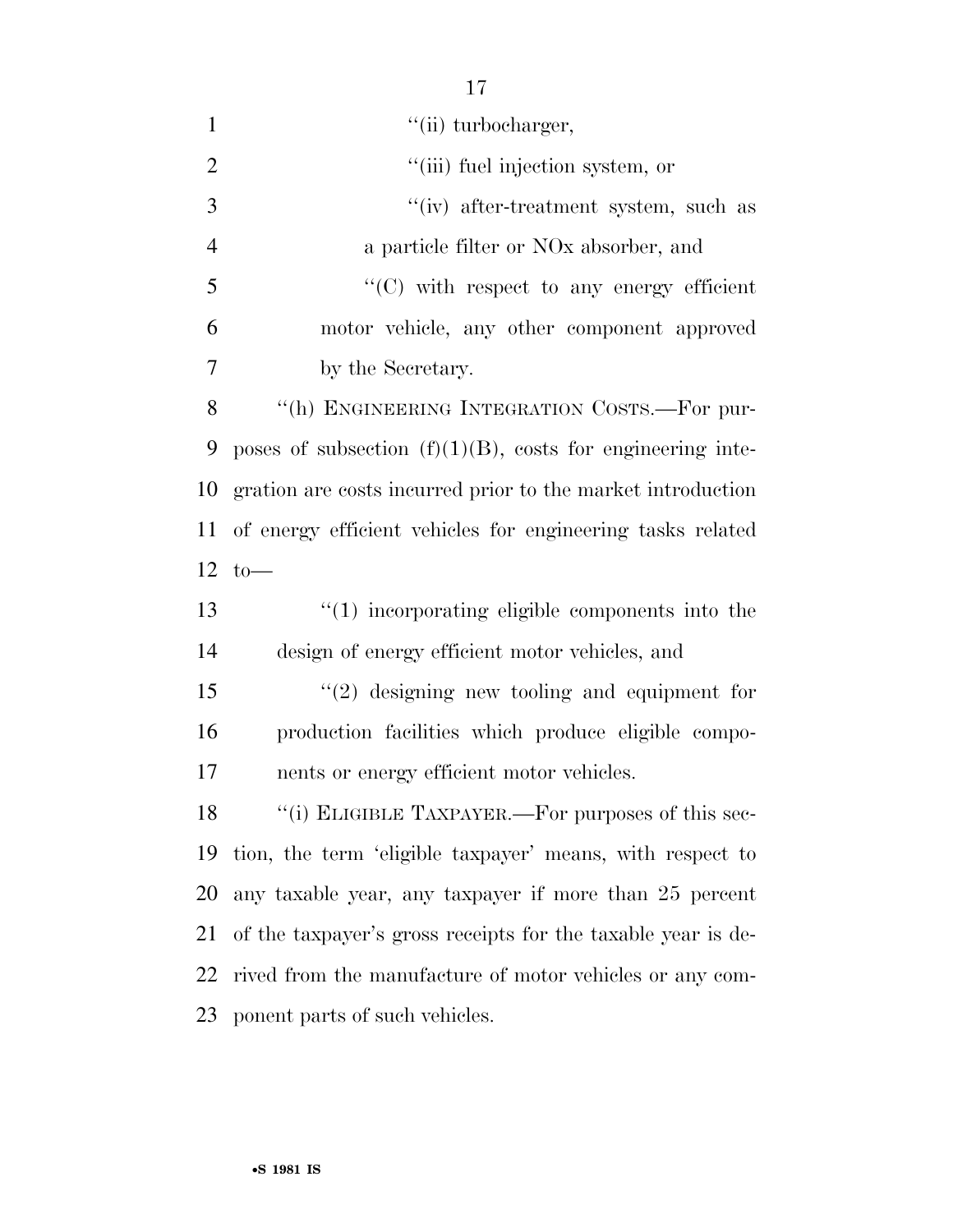| $\mathbf{1}$   | "(j) LIMITATION BASED ON AMOUNT OF TAX.—The                      |
|----------------|------------------------------------------------------------------|
| $\overline{2}$ | credit allowed under subsection (a) for the taxable year         |
| 3              | shall not exceed the excess of—                                  |
| $\overline{4}$ | $\lq(1)$ the sum of —                                            |
| 5              | "(A) the regular tax liability (as defined in                    |
| 6              | section $26(b)$ ) for such taxable year, plus                    |
| 7              | "(B) the tax imposed by section 55 for                           |
| 8              | such taxable year, over                                          |
| 9              | $\cdot\cdot\cdot(2)$ the sum of the credits allowable under sub- |
| 10             | part A and sections $27, 30, 30B,$ and $30C$ for the             |
| 11             | taxable year.                                                    |
| 12             | "(k) REDUCTION IN BASIS.—For purposes of this                    |
| 13             | subtitle, if a credit is allowed under this section for any      |
| 14             | expenditure with respect to any property, the increase in        |
| 15             | the basis of such property which would (but for this para-       |
| 16             | graph) result from such expenditure shall be reduced by          |
| 17             | the amount of the credit so allowed.                             |
|                | 18 "(1) No DOUBLE BENEFIT.—                                      |
| 19             | "(1) COORDINATION WITH OTHER DEDUCTIONS                          |
| 20             | AND CREDITS.—The amount of any deduction or                      |
| 21             | other credit allowable under this chapter for any                |
| 22             | cost taken into account in determining the amount                |
| 23             | of the credit under subsection (a) shall be reduced              |
| 24             | by the amount of such credit attributable to such                |
| 25             | cost.                                                            |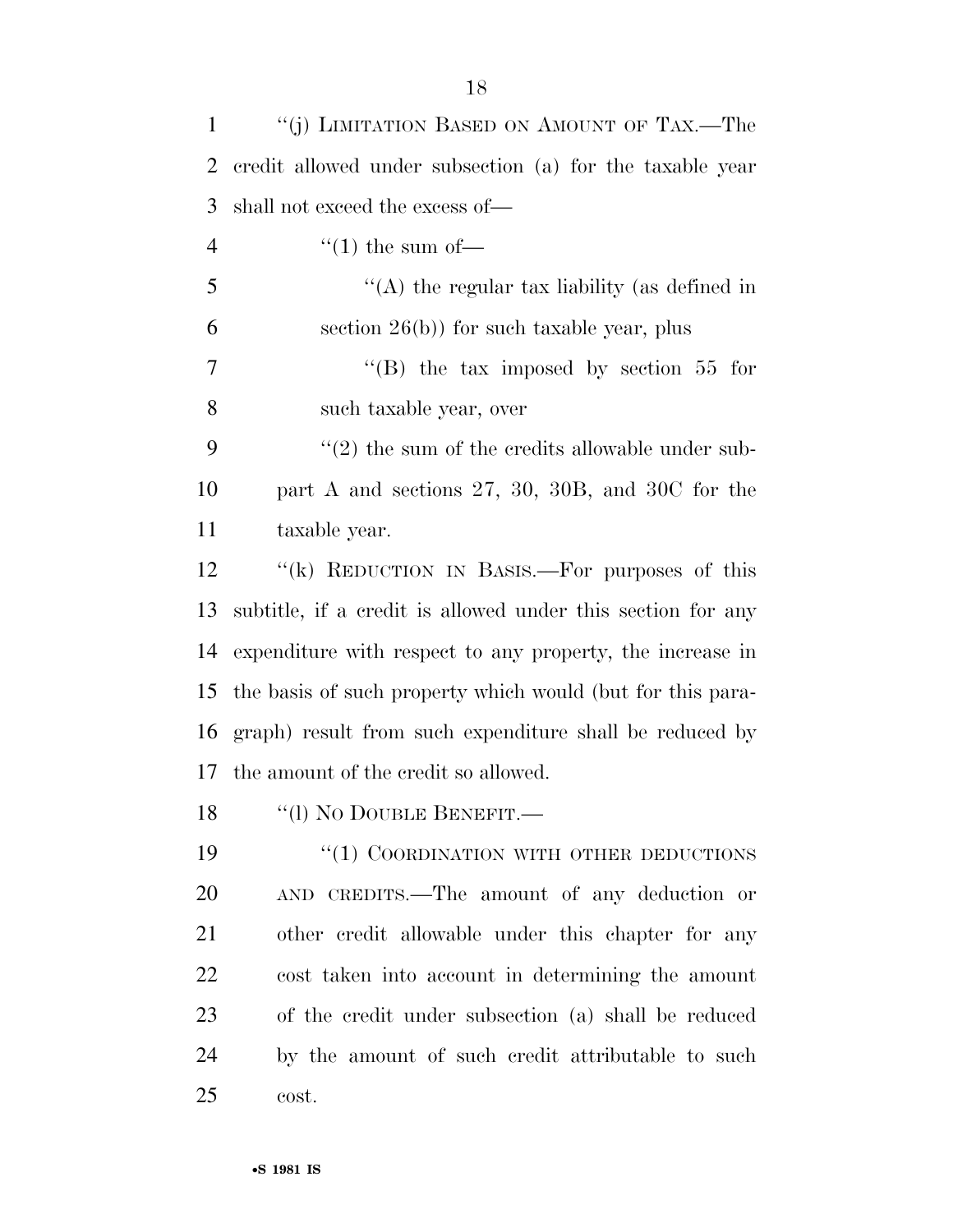#### 1 ''(2) RESEARCH AND DEVELOPMENT COSTS.—

2 "(A) IN GENERAL.—Except as provided in subparagraph (B), any amount described in subsection (d) taken into account in deter- mining the amount of the credit under sub- section (a) for any taxable year shall not be taken into account for purposes of determining the credit under section 41 for such taxable year.

10 "(B) COSTS TAKEN INTO ACCOUNT IN DE- TERMINING BASE PERIOD RESEARCH EX- PENSES.—Any amounts described in subsection (d) taken into account in determining the amount of the credit under subsection (a) for any taxable year which are qualified research expenses (within the meaning of section 41(b)) shall be taken into account in determining base period research expenses for purposes of apply-ing section 41 to subsequent taxable years.

 ''(m) BUSINESS CARRYOVERS ALLOWED.—If the credit allowable under subsection (a) for a taxable year exceeds the limitation under subsection (j) for such tax- able year, such excess (to the extent of the credit allowable with respect to property subject to the allowance for depre-ciation) shall be allowed as a credit carryback and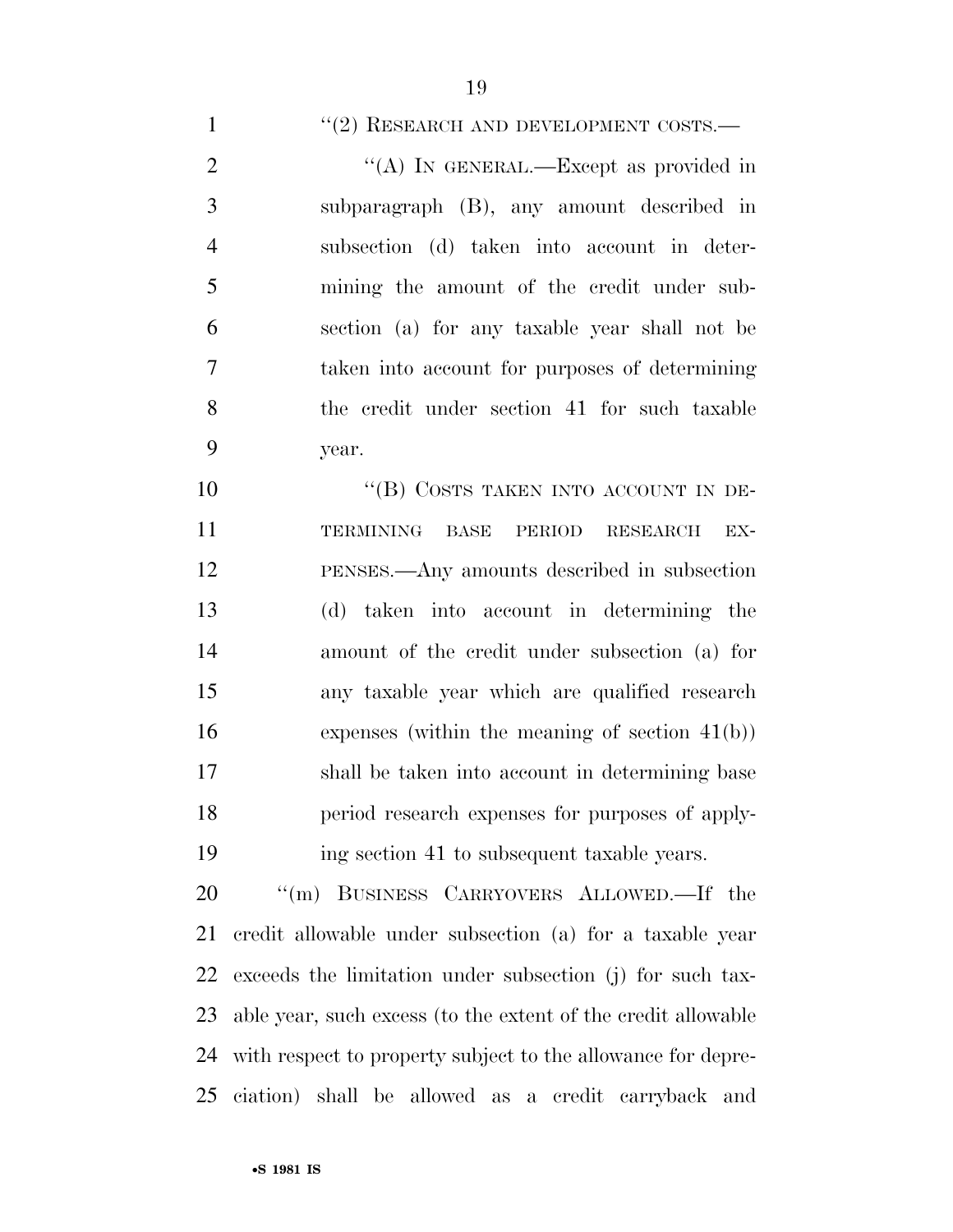carryforward under rules similar to the rules of section 39.

 ''(n) DEFINITIONS AND SPECIAL RULES.—For pur-poses of this section—

5 "(1) DEFINITIONS.—Any term which is used in this section and in chapter 329 of title 49, United States Code, shall have the meaning given such term by such chapter.

9 "(2) SPECIAL RULES.—Rules similar to the 10 rules of paragraphs  $(4)$  and  $(5)$  of section  $179A(e)$  and paragraphs (1) and (2) of section 41(f) shall apply.

 ''(o) ELECTION NOT TO TAKE CREDIT.—No credit shall be allowed under subsection (a) for any property if the taxpayer elects not to have this section apply to such property.

 ''(p) REGULATIONS.—The Secretary shall prescribe such regulations as necessary to carry out the provisions of this section.

20 "(q) TERMINATION.—This section shall not apply to any qualified investment made after December 31, 2015.''.

22 (2) CONFORMING AMENDMENTS.—

 (A) Section 1016(a) of such Code is amended by striking ''and'' at the end of para-graph (36), by striking the period at the end of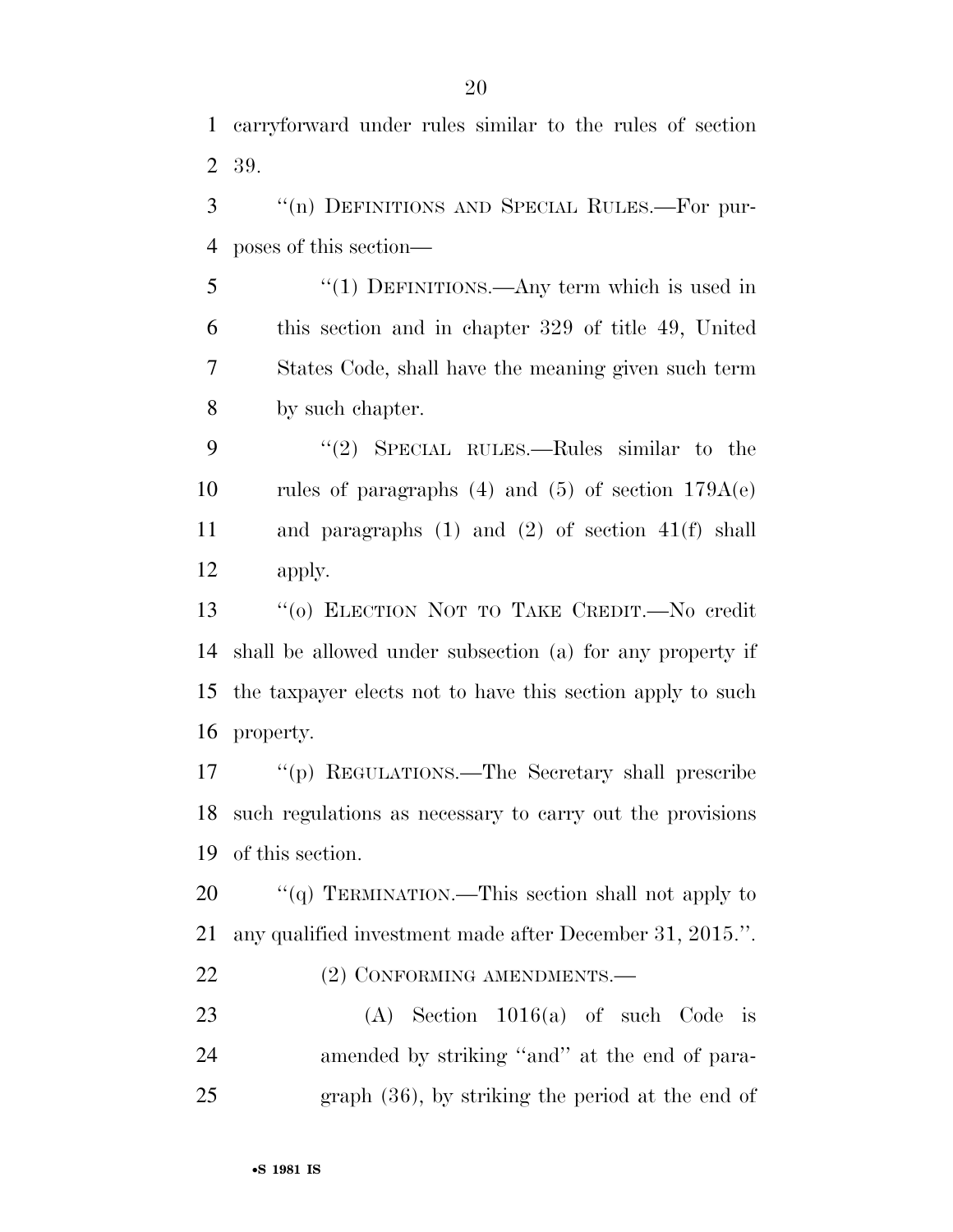1 paragraph (37) and inserting ", and", and by adding at the end the following new paragraph: ''(38) to the extent provided in section  $30D(k)$ .". (B) Section  $6501(m)$  of such Code is 6 amended by inserting  $"30D(0)"$  after  $"30C(e)(5),"$  (C) The table of sections for subpart B of part IV of subchapter A of chapter 1 of such Code is amended by inserting after the item re-11 lating to section 30C the following new item: ''Sec. 30D. Energy efficient motor vehicles manufacturing credit.''. (3) EFFECTIVE DATE.—The amendments made by this subsection shall apply to amounts incurred in taxable years beginning after December 31, 2005. (g) TRANSFER TO HIGHWAY TRUST FUND TO FUND HIGHWAY PROJECTS AND AID HIGHWAY USERS.— 17 (1) IN GENERAL.—Section  $9503(b)(1)$  of the Internal Revenue Code of 1986 (relating to certain taxes) is amended— 20 (A) by inserting "(before January 1, 2016, 21 in the case of taxes under section 5896)" after 22  $"2011"$ , 23 (B) by striking "and" at the end of sub-

24 paragraph (D),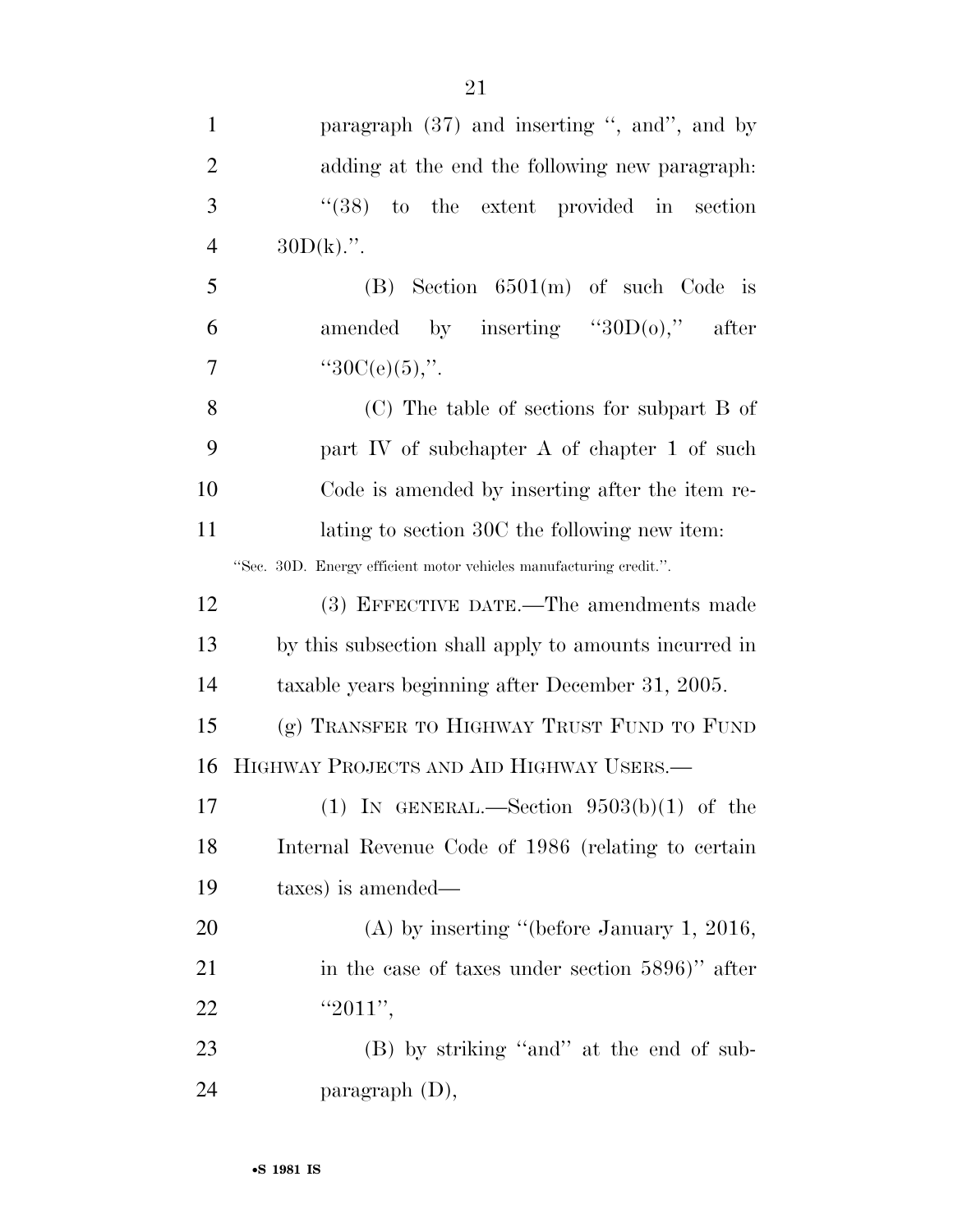| $\mathbf{1}$   | (C) by striking the period at the end of              |
|----------------|-------------------------------------------------------|
| $\overline{2}$ | subparagraph $(E)$ and inserting ", and",             |
| 3              | (D) by inserting after subparagraph $(E)$             |
| $\overline{4}$ | the following new subparagraph.                       |
| 5              | " $(F)$ section 5896 (relating to windfall)"          |
| 6              | profit tax).", and                                    |
| 7              | (E) by adding at the end the following new            |
| 8              | sentence: "For purposes of this paragraph, the        |
| 9              | aggregate amount which is appropriated to the         |
| 10             | Highway Trust Fund as determined by ref-              |
| 11             | erence to taxes received under section 5896           |
| 12             | shall be reduced by the aggregate amount of           |
| 13             | American consumer rebate determined<br>the            |
| 14             | under section 6430, the amount appropriated           |
| 15             | for each fiscal year to the Low-Income Home           |
| 16             | Energy Assistance Trust Fund under section            |
| 17             | 9511(b), and an amount of $$1,000,000,000$ for        |
| 18             | each of fiscal years 2006 through 2015."              |
| 19             | (2) PORTION TO MASS TRANSIT ACCOUNT.                  |
| 20             | Section $9503(e)(2)$ of such Code (relating to trans- |
| 21             | fers to Mass Transit Account) is amended by insert-   |
| <u>22</u>      | ing "and 18.5 percent of the amounts appropriated     |
| 23             | to the Highway Trust Fund under subsection (b)        |
| 24             | which are attributable to the tax under section       |
| 25             | 5896" after "1983".                                   |